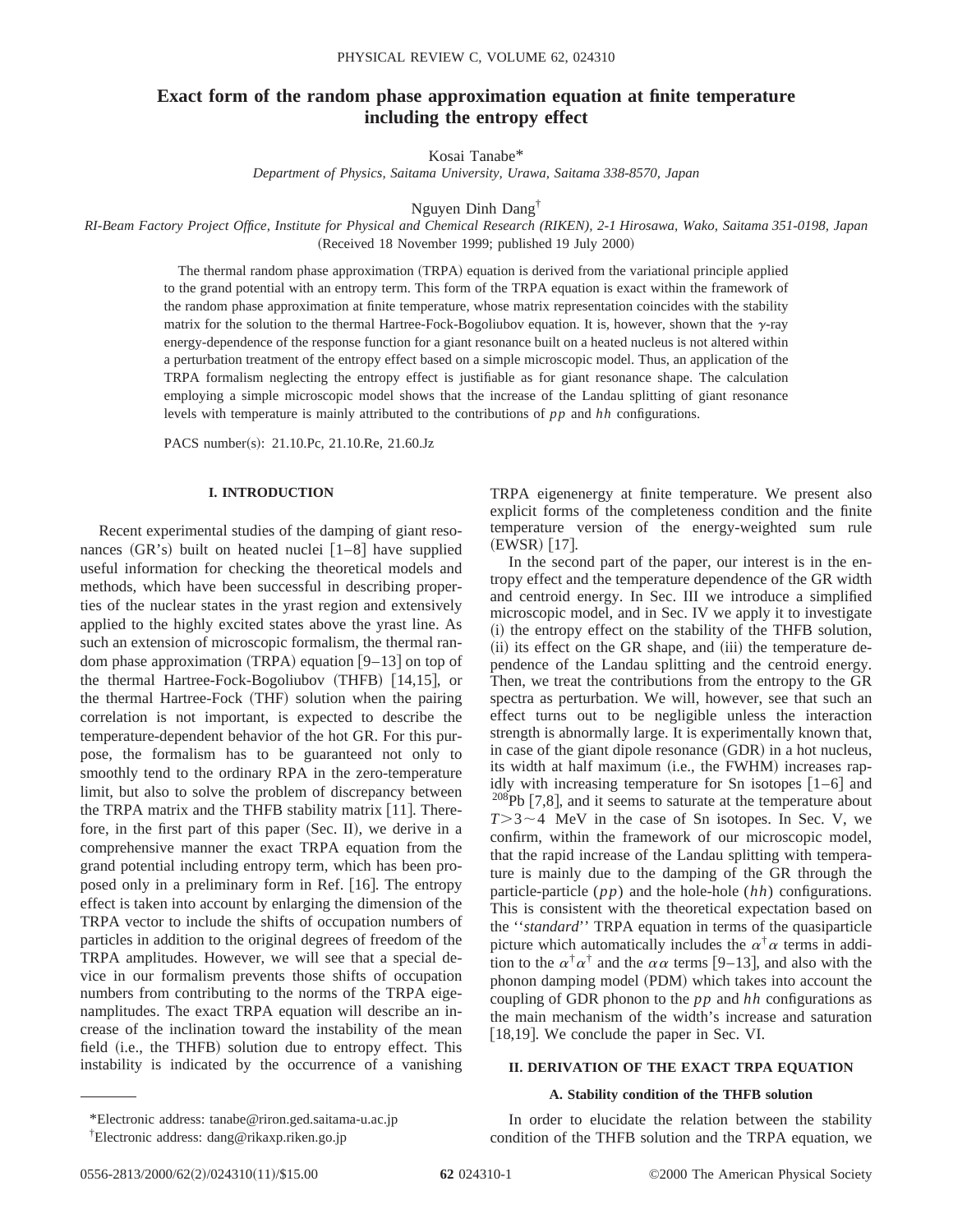derive an explicit form of the stability matrix. For an exact statistical operator  $\hat{W}^{\text{true}}$ , the exact grand potential  $\mathcal{F}^{\text{true}}$  and entropy  $S<sup>true</sup>$  are, respectively, given by

$$
\mathcal{F}^{\text{true}} = \langle \hat{H}' \rangle - T S^{\text{true}} \tag{2.1}
$$

and

$$
Strue = -k Tr(\hat{W}trueln \hat{W}true),
$$
\n(2.2)

where  $\hat{H}'$  is the auxiliary Hamiltonian for a finite system such as a nucleus

$$
\hat{H}' = \hat{H} - \lambda_{\pi} \hat{Z} - \lambda_{\nu} \hat{N} - \omega_{\text{rot}} \hat{J}_X. \tag{2.3}
$$

Three constraints are required for the proton and the neutron numbers and the angular momentum

$$
\langle \hat{Z} \rangle = Z, \quad \langle \hat{N} \rangle = N, \quad \langle \hat{J}_X \rangle = \sqrt{I(I+1)}, \quad (2.4)
$$

which determine three Lagrange multipliers  $\lambda_{\pi}$ ,  $\lambda_{\nu}$ , and  $\omega_{\text{rot}}$  introduced in Eq. (2.3). In Eq. (2.4) the ensemble average of an operator  $\hat{O}$  is expressed as  $\langle \hat{O} \rangle = \text{Tr}(\hat{W}^{\text{true}}\hat{O})$ . In a practical problem, we replace  $\hat{H}'$  including the full Hamiltonian simply by a bilinear form  $\hat{H}^{\text{eff}}$  expressed in terms of the quasiparticle operators  $\{\alpha_{\mu}, \alpha_{\mu}^{\dagger}\}\$ , and correspondingly, we replace the exact statistical operator  $\hat{W}^{\text{true}}$  by the trial operator

$$
\hat{W} = \frac{\exp(-\beta \hat{H}^{\text{eff}})}{\text{Tr}\exp(-\beta \hat{H}^{\text{eff}})}, \quad \hat{H}^{\text{eff}} = \sum_{\mu} E_{\mu} \alpha_{\mu}^{\dagger} \alpha_{\mu}, \quad (2.5)
$$

where  $\beta = 1/kT$ , and *T* is temperature and *k* the Boltzmann constant. The single-particle operators  $\{c_k, c_k^{\dagger}\}\$ are related to the quasiparticle operators  $\{\alpha_{\mu}, \alpha_{\mu}^{\dagger}\}\$  through the generalized Bogoliubov transformation

$$
c_k = \sum_{\mu} \left( u_{k\mu} \alpha_{\mu} + v_{k\mu}^* \alpha_{\mu}^{\dagger} \right), \tag{2.6a}
$$

$$
c_k^{\dagger} = \sum_{\mu} (v_{k\mu} \alpha_{\mu} + u_{k\mu}^* \alpha_{\mu}^{\dagger}).
$$
 (2.6b)

In addtition to a set of the generalized Bogoliubov transformation coefficients  $\{u_{k\mu}, v_{k\mu}, u_{k\mu}^*, v_{k\mu}^*\}$ , the parameters *E*'s introduced in Eq.  $(2.5)$  are also regarded as variational parameters. Based on the Peierls' inequality

$$
\mathcal{F}^{\text{true}} \leq \mathcal{F} = \text{Tr}(\hat{W}\hat{H}') - TS, \quad S = -k \text{ Tr}(\hat{W}\ln\hat{W}), \tag{2.7}
$$

which holds for any approximate grand potential  $\mathcal F$  and entropy *S* defined in terms of the approximate statistical operator  $\hat{W}$  as given by Eq. (2.5), we apply the variational principle  $\delta \mathcal{F}=0$  to derive the thermal Hartree-Fock-Bogoliubov equation as well as a relation  $[14]$ 

$$
\langle \alpha^{\dagger}_{\mu} \alpha_{\nu} \rangle \equiv f_{\mu} \delta_{\mu \nu} = \frac{\delta_{\mu \nu}}{\exp(\beta E_{\mu}) + 1}.
$$
 (2.8)

The parameter  $E_{\mu}$  is interpreted as a quasiparticle energy since it is determined as an eigenvalue of the THFB equation. The variation of  $E_{\mu}$  is related to that of the quasiparticle distribution function  $f_{\mu}$  by

$$
\delta f_{\mu} = -\beta f_{\mu} (1 - f_{\mu}) \delta E_{\mu}.
$$
 (2.9)

Furthermore, if we introduce the infinitesimal Thouless' transformation parameters  $\{c_{\mu\nu}, d_{\mu\nu}\}\$  being related to the variations of the Bogoliubov transformation coefficients by  $[11]$ 

$$
\delta u_{k\mu} = (v^*c^*)_{k\mu} + (ud)_{k\mu}, \qquad (2.10a)
$$

$$
\delta v_{k\mu} = (u^*c^*)_{k\mu} + (vd)_{k\mu}, \qquad (2.10b)
$$

then the stability condition of the THFB solution derived from the second order variation of  $\mathcal F$  is expressed as

$$
\delta^2 \mathcal{F} = \frac{1}{2} \mathbf{V}^\dagger \mathbf{S} \mathbf{V} > 0,\tag{2.11}
$$

where

$$
\mathbf{V}^{\dagger} \equiv (c_{\mu\nu}^{>*}, c_{\mu\nu}^{>}, d_{\mu\nu}^{*}, \delta f_{\mu}),
$$
  
\n
$$
c_{\mu\nu}^{>} \equiv c_{\mu\nu} = -c_{\nu\mu} \quad (\mu > \nu).
$$
 (2.12)

In Eq.  $(2.11)$  the stability matrix is defined as

$$
\mathbf{S} = \begin{pmatrix} A_{\mu\nu,\rho\sigma} & B_{\mu\nu,\rho\sigma} & C_{\mu\nu,\rho\sigma} & E_{\mu\nu,\sigma} \\ B_{\mu\nu,\rho\sigma}^* & A_{\mu\nu,\rho\sigma}^* & C_{\nu\mu,\sigma\rho}^* & E_{\mu\nu,\sigma}^* \\ C_{\rho\sigma\mu\nu}^* & C_{\sigma\rho,\nu\mu} & D_{\mu\nu,\rho\sigma} & E_{\mu\nu,\sigma} \\ E_{\rho\sigma,\mu}^* & E_{\rho\sigma,\mu} & E_{\sigma\rho,\mu}^* & F_{\mu,\sigma} \end{pmatrix}, \quad (2.13)
$$

where the matrix elements are given by

$$
A_{\mu\nu,\rho\sigma} = (E_{\mu} + E_{\nu})(\delta_{\mu\rho}\delta_{\nu\sigma} - \delta_{\mu\sigma}\delta_{\nu\rho})(1 - f_{\mu} - f_{\nu}) + 4(H_{22})_{\mu\nu\rho\sigma}(1 - f_{\mu} - f_{\nu})(1 - f_{\rho} - f_{\sigma}), B_{\mu\nu,\rho\sigma} = 24(H_{40})_{\mu\nu,\rho\sigma}(1 - f_{\mu} - f_{\nu})(1 - f_{\rho} - f_{\sigma}), C_{\mu\nu,\rho\sigma} = 6(H_{31})_{\mu\nu\sigma\rho}(1 - f_{\mu} - f_{\nu})(f_{\sigma} - f_{\rho}), D_{\mu\nu,\rho\sigma} = (E_{\mu} - E_{\nu})(f_{\nu} - f_{\mu})\delta_{\mu\rho}\delta_{\nu\sigma} + 4(H_{22})_{\mu\sigma\nu\rho}(f_{\nu} - f_{\mu})(f_{\sigma} - f_{\rho}), E_{\mu\nu,\sigma} = 6(H_{31})_{\mu\nu,\sigma\sigma}(1 - f_{\mu} - f_{\nu}), E'_{\mu\nu,\sigma} = 4(H_{22})_{\mu\sigma\nu\rho}(f_{\nu} - f_{\mu}), F_{\mu,\sigma} = \frac{kT\delta_{\mu\sigma}}{f_{\mu}(1 - f_{\mu})} + 4(H_{22})_{\mu\sigma\nu\sigma}. \tag{2.14}
$$

In the above expressions, we have introduced the ordinary notations for the two-body terms in the Hamiltonian in the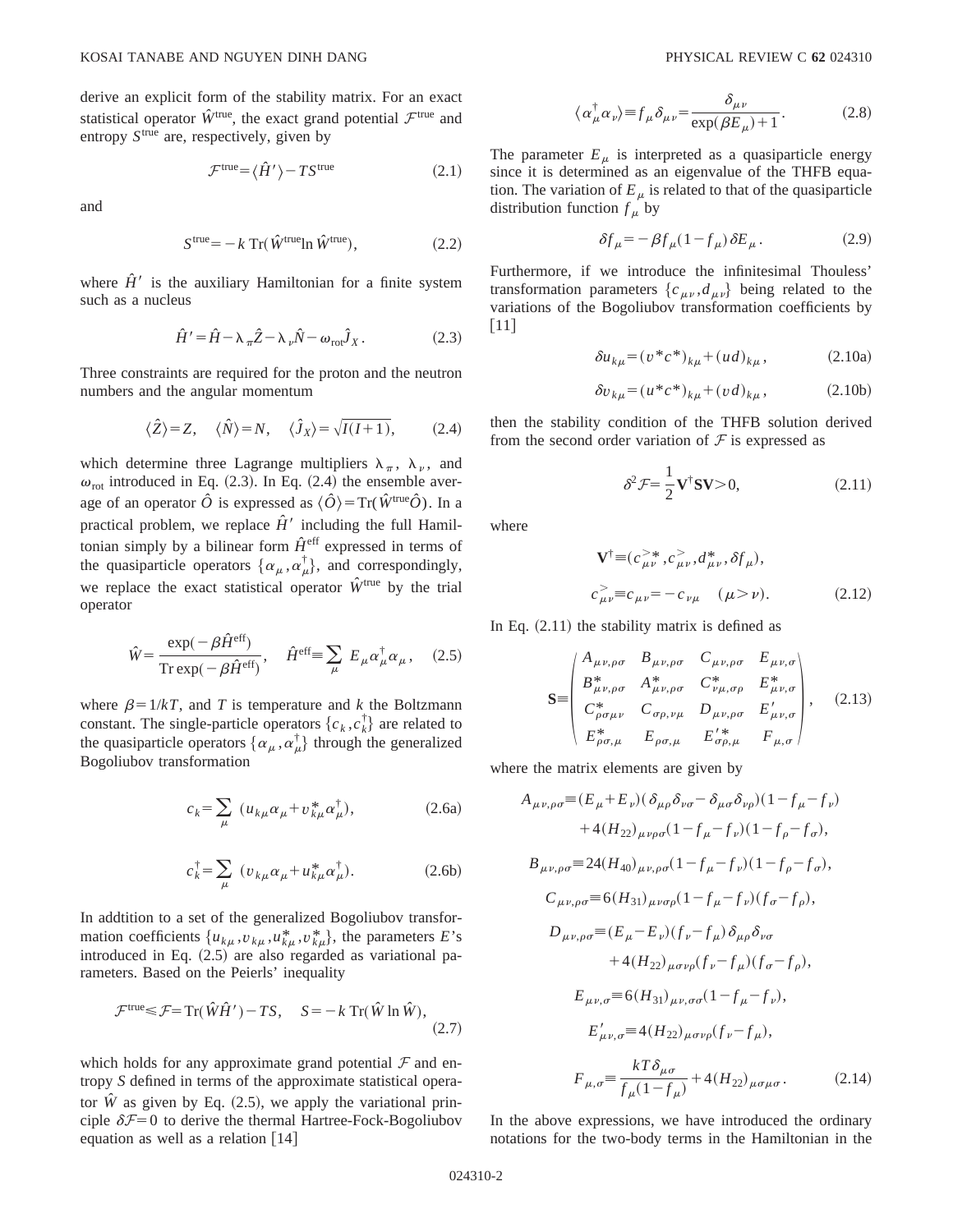quasiparticle picture such as  $\Sigma_{\mu\nu\rho\sigma}(H_{31})_{\mu\nu\rho\sigma}\alpha_{\mu}^{\dagger}\alpha_{\rho}^{\dagger}\alpha_{\sigma}^{\dagger}$  $\sum_{\mu\nu\rho\sigma} (H_{22})_{\mu\nu\rho\sigma} \alpha_{\mu}^{\dagger} \alpha_{\nu}^{\dagger} \alpha_{\sigma} \alpha_{\rho}$ , etc.

It must be noticed that the stability matrix **S** is enlarged to include the additional matrix elements corresponding to  $\delta f_{\mu}$ in the fourth row and the fourth column, i.e.,  $E_{\mu\nu,\sigma}$ ,  $E'_{\mu\nu,\sigma}$ ,  $E^*_{\mu\nu,\sigma}$ ,  $E^*_{\mu\nu,\sigma}$ , and  $F_{\mu,\sigma}$ , while the 3×3 sector in the upperleft corner of **S** corresponds to the standard TRPA equation neglecting entropy effect  $|11|$ .

#### **B. Variational derivation of the TRPA equation**

Keeping in mind a parallel with the THFB stability condition, we apply the variational principle again to derive the TRPA equation. We consider the nonunitary transformation

$$
E_{\mu} \rightarrow E_{\mu} + \delta E_{\mu} \tag{2.15}
$$

in addition to the unitary transformation of the trial statistical operator

$$
\hat{W} \rightarrow e^{iR} \hat{W} e^{-iR}, \quad R = Q^{\dagger} + Q \tag{2.16}
$$

with the TRPA operator in the quasiparticle picture defined by

$$
Q^{\dagger} = \sum_{\mu > \nu} (X_{\mu\nu} \alpha_{\mu}^{\dagger} \alpha_{\nu}^{\dagger} - Y_{\mu\nu} \alpha_{\nu} \alpha_{\mu}) + \sum_{\mu \neq \nu} Z_{\mu\nu} \alpha_{\mu}^{\dagger} \alpha_{\nu}.
$$
\n(2.17)

The third term in  $Q^{\dagger}$  contributes only at finite temperature, and then plays an essential role in describing the rapid increase of the GR width with increasing temperature. When we consider the TRPA equation in the particle-hole (*ph*) picture, this term is expressed in terms of the combinations of *pp* and *hh* operators as will be done in the subsequent sections.

Regarding the TRPA collective motion about an equilibrium point determined by the mean field approximation (i.e., the THFB solution) as of small amplitude motion, we calculate the second order variation of the transformed grand potential with respect to  $(X_{\mu\nu}, Y_{\mu\nu}, Z_{\mu\nu})$  and  $\delta f_{\mu}$  to obtain

$$
\delta^2 \mathcal{F} = \frac{1}{2} \mathbf{X}^\dagger \mathbf{S} \mathbf{X},
$$

$$
\mathbf{X}^\dagger = (X_{\mu\nu}^* - Y_{\mu\nu}, Y_{\mu\nu}^* - X_{\mu\nu}, Z_{\mu\nu}^* + Z_{\nu\mu}, \delta f_\mu). \quad (2.18)
$$

Here the matrix **S** is the same as the stability matrix that appeared in Eq.  $(2.11)$ . This suggests the possibility of the extension of the TRPA equation to include also the contributions from the entropy term in the grand potential  $\mathcal{F}$ , but we need a special device to prevent  $\delta f_{\mu}$  from contributing to the RPA amplitude. For this purpose we rewrite the expression **X**†**SX** as

$$
\mathbf{X}^{\dagger} \mathbf{S} \mathbf{X} = (\mathbf{X}^{(1)} + \mathbf{X}^{(2)})^{\dagger} \mathbf{M} \mathbf{O} \mathbf{M} (\mathbf{X}^{(1)} + \mathbf{X}^{(2)}), \quad (2.19)
$$

which newly defines the extended form of the TRPA operator **O**. We have introduced the following notations:

$$
\mathbf{X}^{(1)} \equiv \begin{pmatrix} \mathbf{V}^{(+)} \\ \delta \mathbf{f} \end{pmatrix}, \quad \mathbf{X}^{(2)} \equiv \begin{pmatrix} \mathbf{V}^{(-)} \\ \delta \mathbf{f} \end{pmatrix},
$$

$$
\mathbf{M} \equiv \begin{pmatrix} \mathbf{M} & 0 \\ 0 & \sigma_2 \end{pmatrix}
$$
(2.20)

with

$$
\mathbf{V}^{(+)} = \begin{pmatrix} X_{\mu\nu} \\ Y_{\mu\nu} \\ Z_{\mu\nu} \end{pmatrix}, \quad \mathbf{V}^{(-)} = \begin{pmatrix} -Y_{\mu\nu}^* \\ -X_{\mu\nu}^* \\ Z_{\nu\mu}^* \end{pmatrix},
$$

$$
\sigma_2 = \begin{pmatrix} 0 & -i \\ i & 0 \end{pmatrix}, \quad \delta \mathbf{f} = \begin{pmatrix} \delta f_{\mu} \\ \delta f_{\mu} \end{pmatrix}.
$$
(2.21)

In Eq.  $(2.21)$ , we classify all the quasiparticle states into two groups labeled  $\mu$  and  $\bar{\mu}$ . Practically, there are many different ways of this classification. An example of such a classification is to refer to the eigenvalues  $\pm i$  of the signature  $e^{-i\pi \hat{J}_X}$ . The matrix **M** defined as a part of  $\mathcal{M}$  in Eq. (2.20) is the TRPA metric given by  $[11,12]$ 

$$
\mathbf{M} = \begin{pmatrix} 1 - f_{\mu} - f_{\nu} & 0 & 0 \\ 0 & -(1 - f_{\mu} - f_{\nu}) & 0 \\ 0 & 0 & f_{\nu} - f_{\mu} \end{pmatrix}.
$$
 (2.22)

On the analogy with the stability condition of the TRPA solution  $|11,20|$ 

$$
\langle [Q,[H',Q]] \rangle = \langle [Q^{\dagger}, [H',Q^{\dagger}]] \rangle = 0 \tag{2.23}
$$

and the normalization condition

$$
\langle [Q, Q^{\dagger}] \rangle = 1,\tag{2.24}
$$

we require

and

$$
\mathbf{X}^{(1)\dagger} \mathcal{M} \mathbf{0} \mathcal{M} \mathbf{X}^{(2)} = \mathbf{X}^{(2)\dagger} \mathcal{M} \mathbf{0} \mathcal{M} \mathbf{X}^{(1)} = 0 \quad (2.25)
$$

 $\mathbf{X}^{(1)\dagger} \mathbf{M} \mathbf{X}^{(1)} = -\mathbf{X}^{(2)\dagger} \mathbf{M} \mathbf{X}^{(2)} = 1.$  (2.26)

These conditions are regarded as constraints in what follows. The grand potential is a functional of the trial statistical operator  $\hat{W}$  which is a function of the parameters  $E_{\mu}$ , i.e.,  $\mathcal{F}$  $=$   $\mathcal{F}[\hat{W}(E_u)]$ . Applying simultaneously both the unitary transformation in Eq.  $(2.16)$  and the nonunitary transformation in Eq. (2.15) to  $\mathcal{F}$ , we consider a shift  $\Delta \mathcal{F}$  $=\mathcal{F}[e^{i\hat{R}}\hat{W}(E_{\mu}+\delta E_{\mu})e^{-i\hat{R}}]-\mathcal{F}[\hat{W}(E_{\mu})]$ . Then, we find that  $\Delta \mathcal{F}$  formally coincides with the second order variation  $\delta^2 \mathcal{F}$ given by Eq.  $(2.18)$  since the first order terms in  $\hat{R}$  and  $\delta f_{\mu}$ vanish in consequence of the THFB equation. Multiplying the quantities in Eqs.  $(2.25)$  and  $(2.26)$  by the Lagrange multipliers  $a/2$ ,  $b/2$ , and  $\omega$ , respectively, and subtracting those from  $\Delta \mathcal{F}$ , we put the variational requirement in the form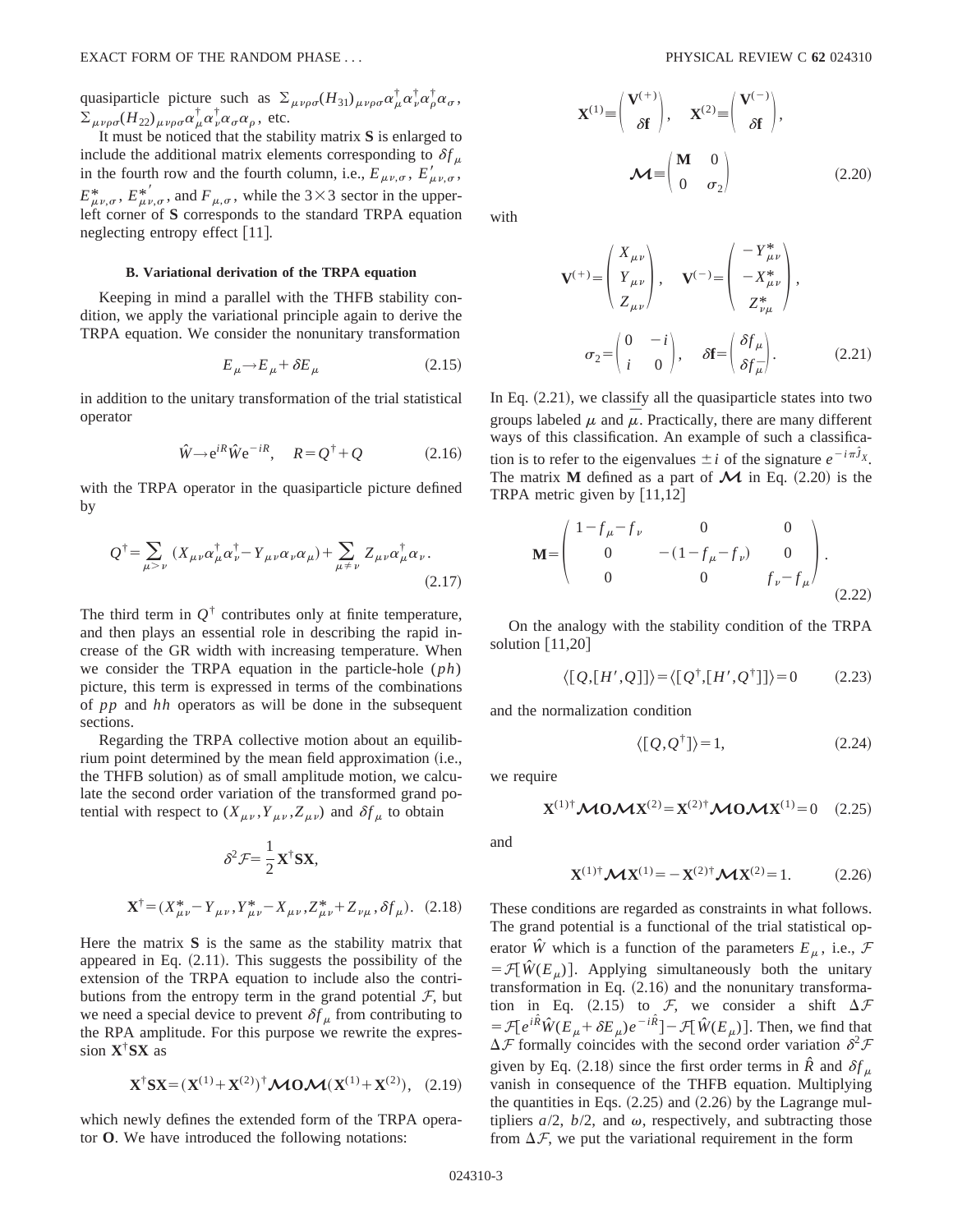$$
\delta \left( \Delta \mathcal{F} - \frac{a}{2} \mathbf{X}^{(1) \dagger} \mathbf{M} \mathbf{0} \mathbf{M} \mathbf{X}^{(2)} - \frac{b}{2} \mathbf{X}^{(2) \dagger} \mathbf{M} \mathbf{0} \mathbf{M} \mathbf{X}^{(1) -} \omega \mathbf{X}^{(1) \dagger} \mathbf{M} \mathbf{X}^{(1)} \right) = 0.
$$
\n(2.27)

Performing the variations with respect to  $X^*_{\mu\nu}$ ,  $Y^*_{\mu\nu}$ ,  $Z^*_{\mu\nu}$ , and  $\delta E_{\mu}$  (or  $\delta f_{\mu}$ ), we obtain a relation unified in the matrix form

$$
(1-a)\mathcal{M}0\mathcal{M}X^{(2)} + (1-b)\mathcal{M}0\mathcal{M}X^{(1)}
$$
  
=  $(\omega\mathcal{M}-\mathcal{M}0\mathcal{M})X^{(1)} - (\omega\mathcal{M}+\mathcal{M}0\mathcal{M})X^{(2)}$ . (2.28)

It must be noticed that, in this equation, the terms related to  $\delta$ **f** consist of different contributions, i.e., the term of the type  $kT\delta_{\mu\sigma}/f_{\mu}(1-f_{\mu})$  arising from the second order variation of the entropy term  $-TS$  in F, the one of the type  $4(H_{22})_{\mu\sigma\mu\sigma}$ from the ground state correlation at finite temperature, and the ones of the types  $6(H_{31})_{\mu\nu\rho\rho}$  and  $4(H_{22})_{\mu\rho\nu\rho}$  from  $\hat{i}$  Tr( $\hat{W}[\hat{H}',R]$ ), which vanishes if the nonunitary transformation in Eq.  $(2.15)$  is not applied. We will call the temperature effect described by these contributions simply by the entropy effect, hereafter.

Multiplying Eq. (2.28) by  $\mathbf{X}^{(2)\dagger}$ , or  $\mathbf{X}^{(1)\dagger}$  from the left, and using two relations in Eq.  $(2.25)$ , we derive the following two alternative equations:

$$
(1-a)\mathbf{X}^{(2)\dagger}\mathbf{M}\mathbf{0}\mathbf{M}\mathbf{X}^{(2)} = -\mathbf{X}^{(2)\dagger}(\omega\mathbf{M} + \mathbf{M}\mathbf{0}\mathbf{M})\mathbf{X}^{(2)},
$$
\n(2.29a)

$$
(1-b)\mathbf{X}^{(1)\dagger}\mathbf{M}\mathbf{0}\mathbf{M}\mathbf{X}^{(1)} = \mathbf{X}^{(1)\dagger}(\omega\mathbf{M} - \mathbf{M}\mathbf{0}\mathbf{M})\mathbf{X}^{(1)}.
$$
\n(2.29b)

Here, we put a requirement that the right-hand sides (RHS) of the above equations vanish, i.e., ansatz

$$
O\mathcal{M}X^{(1)} = X^{(1)}\omega, \quad O\mathcal{M}X^{(2)} = X^{(2)}(-\omega). \quad (2.30)
$$

Due to this ansatz, the relations  $a=b=1$  result from Eq.  $(2.29)$ . Furthermore, we can show that the excitation energy of the system is certainly given by the eigenvalue of the first equation in Eq.  $(2.30)$   $\omega$ , i.e.,

$$
\Delta \mathcal{F} = \frac{1}{2} (\mathbf{X}^{(1)\dagger} \mathbf{M} \mathbf{0} \mathbf{M} \mathbf{X}^{(1)} + \mathbf{X}^{(2)\dagger} \mathbf{M} \mathbf{0} \mathbf{M} \mathbf{X}^{(2)})
$$

$$
= \frac{\omega}{2} (\mathbf{X}^{(1)\dagger} \mathbf{M} \mathbf{X}^{(1)} - \mathbf{X}^{(2)\dagger} \mathbf{M} \mathbf{X}^{(2)}) = \omega. \tag{2.31}
$$

This result justifies the ansatz in Eq.  $(2.30)$ . Thus, our purpose of deriving an exact form of the RPA equation at finite temperature (TRPA) is attained. More explicitly the TRPA equation is expressed as

$$
\begin{pmatrix} \mathbf{\Omega} & \mathbf{E} \\ \mathbf{E}^{\dagger} & \mathbf{F} \end{pmatrix} \begin{pmatrix} \mathbf{M} & 0 \\ 0 & \sigma_2 \end{pmatrix} \begin{pmatrix} \mathbf{V} \\ \delta \mathbf{f} \end{pmatrix} = \begin{pmatrix} \mathbf{V} \\ \delta \mathbf{f} \end{pmatrix} \boldsymbol{\omega}, \tag{2.32}
$$

where

$$
\Omega = \begin{pmatrix} A_{\mu\nu\rho\sigma} & B_{\mu\nu\rho\sigma} & C_{\mu\nu\rho\sigma} \\ B_{\mu\nu\rho\sigma}^* & A_{\mu\nu\rho\sigma}^* & -C_{\mu\nu\sigma\rho}^* \\ C_{\rho\sigma\mu\nu}^* & -C_{\rho\sigma\nu\mu} & D_{\mu\nu\rho\sigma} \end{pmatrix}, \qquad (2.33a)
$$

$$
\mathbf{E} = \begin{pmatrix} 3(H_{31})_{\mu\nu\sigma\sigma} & -3(H_{31})_{\mu\nu\sigma\sigma} \\ 3(H_{31})_{\mu\nu\sigma\sigma}^* & -3(H_{31})_{\mu\nu\sigma\sigma}^* \\ 2(H_{22})_{\mu\sigma\nu\sigma} & -2(H_{22})_{\mu\sigma\nu\sigma} \end{pmatrix}, \qquad (2.33b)
$$

$$
\mathbf{F} = \begin{pmatrix} kT\delta_{\mu}\bar{\sigma} \\ 4f_{\mu}^{-}(1-f_{\mu}) & -(H_{22})_{\mu}\bar{\sigma}_{\mu}\bar{\sigma} \\ +(H_{22})_{\mu}\bar{\sigma}_{\mu}\bar{\sigma} \\ -(H_{22})_{\mu}\bar{\sigma}_{\mu}\bar{\sigma} & kT\delta_{\mu\sigma} \\ -(H_{22})_{\mu}\bar{\sigma}_{\mu}\bar{\sigma} & 4f_{\mu}(1-f_{\mu}) \\ +(H_{22})_{\mu}\bar{\sigma}_{\mu}\bar{\sigma} \end{pmatrix}, (2.33c)
$$

$$
\mathbf{V}^{\text{tr}} \equiv (X_{\mu\nu}, Y_{\mu\nu}, Z_{\mu\nu}), \quad \delta \mathbf{f}^{\text{tr}} \equiv (\delta f_{\mu}, \delta f_{\mu}) \quad (2.33d)
$$

with the definitions

$$
\mathcal{A}_{\mu\nu\rho\sigma} = \frac{E_{\mu} + E_{\nu}}{1 - f_{\rho} - f_{\sigma}} (\delta_{\mu\rho} \delta_{\nu\sigma} - \delta_{\mu\sigma} \delta_{\nu\rho}) + (H_{22})_{\mu\sigma\nu\rho},
$$
\n(2.34a)

$$
\mathcal{B}_{\mu\nu\rho\sigma} = -24(H_{40})_{\mu\nu\rho\sigma}, \quad \mathcal{C}_{\mu\nu\rho\sigma} = 6(H_{31})_{\mu\nu\rho\sigma},
$$
\n(2.34b)

$$
\mathcal{D}_{\mu\nu\rho\sigma} = \frac{E_{\mu} - E_{\nu}}{f_{\nu} - f_{\mu}} \delta_{\mu\rho} \delta_{\nu\sigma} + 4(H_{22})_{\mu\sigma\nu\rho}.
$$
 (2.34c)

The normalization condition in Eq.  $(2.26)$  becomes

$$
\mathbf{X}^{\dagger} \mathbf{\mathcal{M}} \mathbf{X} = \mathbf{V}^{\dagger} \mathbf{M} \mathbf{V} = \langle [Q, Q^{\dagger}] \rangle = 1, \tag{2.35}
$$

which is irrelevant to the shift  $\delta E_{\mu}$  (or  $\delta f_{\mu}$ ) as expected. This completes the derivation of the extended form of the TRPA equation  $|16|$ .

For later convenience, we eliminate the shift of the occupation number  $\delta f$  from the TRPA equation in Eq.  $(2.32)$ . Then, the TRPA equation is converted to

$$
[\mathbf{\Omega} + \mathbf{E}\sigma_2(\omega - \mathbf{F}\sigma_2)^{-1}\mathbf{E}^{\dagger}]\mathbf{MV} = \mathbf{V}\omega, \qquad (2.36)
$$

whose *n*th eigensolution  $\{\omega_n, \mathbf{V}^{(n)}\}$  determines the shifts of occupation numbers in the single-particle levels under the influence of this excited collective mode

$$
\delta \mathbf{f}^{(n)} = \delta \mathbf{f}^{(-n)} = (\omega_n - \mathbf{F}\sigma_2)^{-1} \mathbf{E}^{\dagger} \mathbf{M} \mathbf{V}^{(n)} \tag{2.37}
$$

as well as the TRPA operators

$$
Q^{(n)\dagger} = Q^{(-n)}
$$
  
= 
$$
\sum_{\mu > \nu} (X^{(n)}_{\mu\nu} \alpha^{\dagger}_{\mu} \alpha^{\dagger}_{\nu} - Y^{(n)}_{\mu\nu} \alpha_{\nu} \alpha_{\mu}) + \sum_{\mu \neq \nu} Z^{(n)}_{\mu\nu} \alpha^{\dagger}_{\mu} \alpha_{\nu}.
$$
  
(2.38)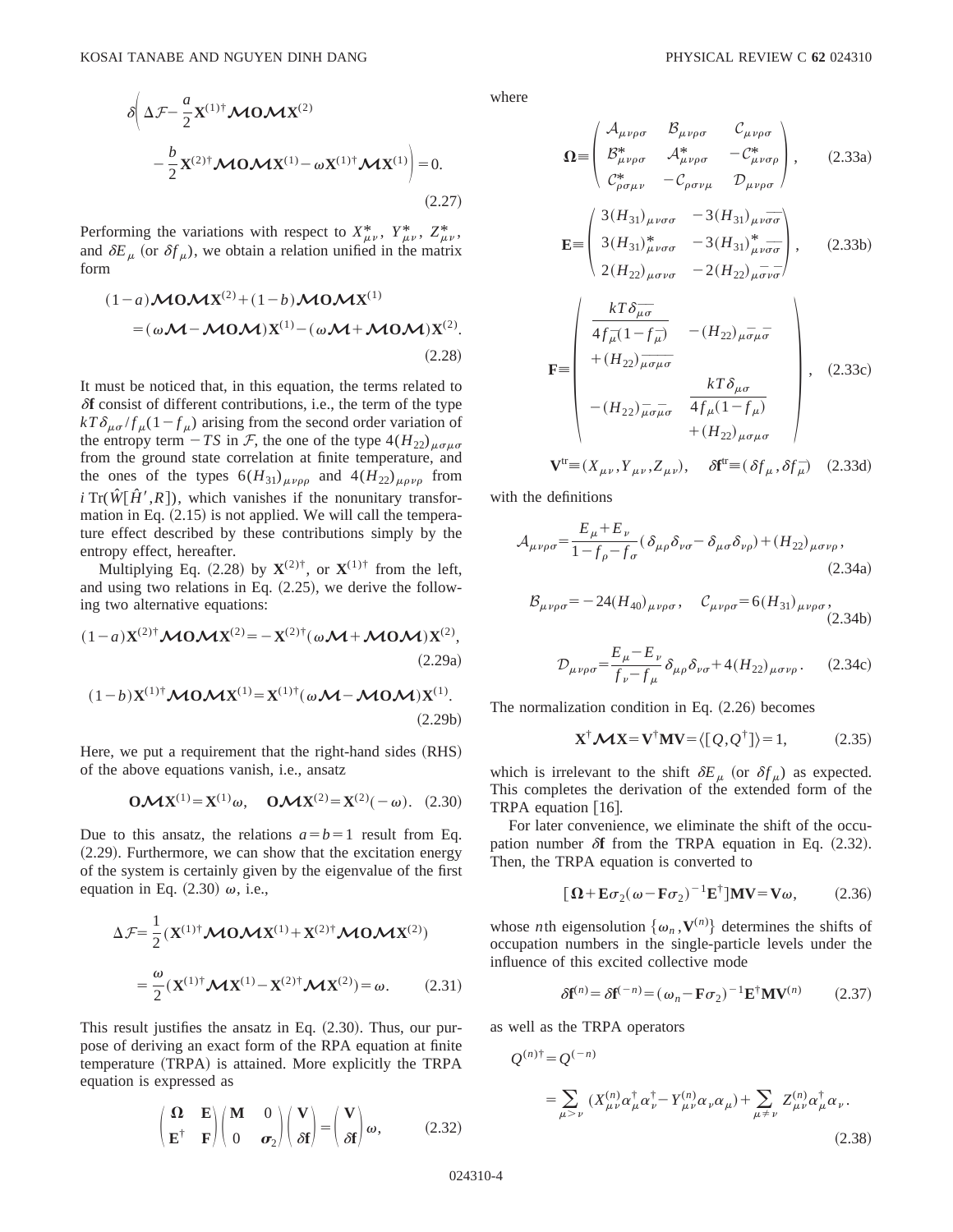Some complication is unavoidable in solving the eigenvalue equation (2.36) since the eigenvalue  $\omega$  appears in both sides of the equation.

In general, the THFB solution becomes unstable at the critical point where there occurs a vanishing TRPA eigenmode. Therefore, putting  $\omega=0$  in Eq. (2.36), we obtain a general expression for the instability line (or the boundary of the THFB stability domain)

$$
\det(\mathbf{\Omega} - \mathbf{E}\mathbf{F}^{-1}\mathbf{E}^{\dagger}) = 0, \tag{2.39}
$$

which defines a functional relation between the temperature *T* and the relevant coupling strenghts of interactions. It can be inferred from this expression that the instability occurs at the temperature lower than the one predicted by the standard TRPA without the entropy effect, since the diagonal energy  $E_{\mu} + E_{\nu}$  in the matrix  $\Omega M$  is partly cancelled by the diagonal contributions in the second term  $-EF^{-1}E^{\dagger}M$ . We will see in some detail that this is the case in the perturbation treatment of the entropy term for a simple model in the last part of Sec. IV.

#### **C. Completeness condition and energy-weighted sum rule**

From the hermiticity of the TRPA operator **O** and the TRPA metric  $\mathcal{M}$ , the TRPA equation (2.32) requires

$$
(\omega_m - \omega_n)(\mathbf{V}^{(m)\dagger}, \delta \mathbf{f}^{(m)\text{tr}}) \mathbf{\mathcal{M}} \begin{pmatrix} \mathbf{V}^{(n)} \\ \delta \mathbf{f}^{(n)} \end{pmatrix} = 0.
$$
 (2.40)

Thus, if there is no degeneracy in the TRPA energies  $\omega$ 's, the orthonormality relation is given by

$$
(\mathbf{V}^{(m)\dagger}, \delta \mathbf{f}^{(m)\text{tr}}) \mathcal{M} \begin{pmatrix} \mathbf{V}^{(n)} \\ \delta \mathbf{f}^{(n)} \end{pmatrix} = \mathbf{V}^{(m)\dagger} \mathbf{M} \mathbf{V}^{(n)} + \delta \mathbf{f}^{(m)\text{tr}} \sigma_2 \delta \mathbf{f}^{(n)}
$$

$$
= \frac{\omega_n}{|\omega_n|} \delta_{mn}, \qquad (2.41)
$$

which represents both the normalization condition in Eq.  $(2.26)$  and the orthogonality relations in Eq.  $(2.25)$  altogether. Use of Eq.  $(2.37)$  together with the reality of  $\delta f$ 's allows us to rewrite Eq.  $(2.41)$  as

$$
\mathbf{V}^{(m)*}\mathbf{M}[\mathbf{I} + \mathbf{E}(\omega_m - \sigma_2 \mathbf{F})^{-1} \sigma_2 (\omega_n - \mathbf{F}\sigma_2)^{-1} \mathbf{E}^{\dagger} \mathbf{M}]\mathbf{V}^{(n)}
$$

$$
= \frac{\omega_n}{|\omega_n|} \delta_{mn}, \qquad (2.42)
$$

where the second term on the left-hand side (LHS), which is identically zero for  $m=n$ , represents the modification due to the entropy effect.

Ensemble averages of the commutators among eigenoperators,  $Q^{(n)}(=Q^{(-n)\dagger})$  ( $n=\pm 1,\pm 2,\dots$ ), are given by

$$
\langle [Q^{(m)}, Q^{(n)\dagger}] \rangle = -\langle [Q^{(m)\dagger}, Q^{(n)}] \rangle^* = \mathbf{V}^{(m)\dagger} \mathbf{M} \mathbf{V}^{(n)}
$$

$$
= \frac{\omega_n}{|\omega_n|} \delta_{mn} - \delta \mathbf{f}^{(m)\text{tr}} \sigma_2 \delta \mathbf{f}^{(n)}, \qquad (2.43a)
$$

$$
\langle [Q^{(m)}, Q^{(n)}] \rangle = -\langle [Q^{(m)\dagger}, Q^{(n)\dagger}] \rangle^* = \mathbf{V}^{(m)\dagger} \mathbf{M} \mathbf{V}^{(-n)}
$$
  
= 
$$
-\delta \mathbf{f}^{(m)\text{tr}} \sigma_2 \delta \mathbf{f}^{(n)}.
$$
 (2.43b)

Note that  $\delta \mathbf{f}^{(m)\text{tr}} \sigma_2 \delta \mathbf{f}^{(n)} = 0$  for  $m = n$  in the last expressions in Eqs.  $(2.43a)$ ,  $(2.43b)$ . Any one-body transition  $(i.e., non$ diagonal) operator  $\hat{P}$  can be expanded in terms of  $O^{(n)^\dagger}$  and  $Q^{(n)}(=Q^{(-n)\dagger})$  as

$$
\hat{P} = \sum_{n>0} (a_n Q^{(n)\dagger} + b_n Q^{(n)}), \tag{2.44}
$$

whose expansion coefficients, *a*'s and *b*'s, are determined by a set of equations as follows:

$$
\langle [Q^{(m)}, \hat{P}] \rangle = \sum_{n>0} \left\{ a_n \langle [Q^{(m)}, Q^{(n)\dagger}] \rangle + b_n \langle [Q^{(m)}, Q^{(n)}] \rangle \right\}
$$

$$
= a_m - \sum_{n>0} (a_n + b_n) \delta f^{(m)\dagger} \sigma_2 \delta f^{(n)}, \qquad (2.45a)
$$

$$
\langle [Q^{(m)\dagger}, \hat{P}] \rangle = \sum_{n>0} \{ a_n \langle [Q^{(m)\dagger}, Q^{(n)\dagger}] \rangle + b_n \langle [Q^{(m)\dagger}, Q^{(n)}] \rangle \}
$$
  

$$
= b_n \sum_{n=0}^{\infty} (a_n + b_n) S^{(m)\text{tr}} = S^{(n)} \quad (2.45b)
$$

$$
= -b_m - \sum_{n>0} (a_n + b_n) \delta \mathbf{f}^{(m)\text{tr}} \sigma_2 \delta \mathbf{f}^{(n)}.
$$
 (2.45b)

Solving Eq.  $(2.45)$  with respect to *a*'s and *b*'s, we get

$$
a_n = \langle [Q^{(m)}, \hat{P}] \rangle + \sum_{m > 0} \langle [Q^{(m)} - Q^{(m)\dagger}, \hat{P}] \rangle \delta \mathbf{f}^{(n)\text{tr}} \sigma_2 \delta \mathbf{f}^{(m)},\tag{2.46a}
$$

$$
b_n = -\langle [Q^{(n)\dagger}, \hat{P}] \rangle - \sum_{m > 0} \langle [Q^{(m)} - Q^{(m)\dagger}, \hat{P}] \rangle \delta \mathbf{f}^{(n)\text{tr}} \sigma_2 \delta \mathbf{f}^{(m)}.
$$
\n(2.46b)

If we use these expressions for the coefficients in Eq.  $(2.44)$ and Eq.  $(2.37)$ , we obtain an equation having  $\hat{P}$  in both sides. Requiring that this equation is an identity for  $\hat{P}$ , we derive an extended expression for the completeness condition as

$$
\sum_{n>0} \left[ \mathbf{V}^{(n)} \mathbf{V}^{(n)\dagger} \left\{ \mathbf{I} + \mathbf{M} \mathbf{E} (\omega_n - \sigma_2 \mathbf{F})^{-1} \sigma_2 \right.\n\right. \\
\left. \times \sum_{m>0} \left( \omega_m - \mathbf{F} \sigma_2 \right)^{-1} \mathbf{E}^{\dagger} \mathbf{M} \mathbf{V}^{(m)} (\mathbf{V}^{(m)\dagger} - \mathbf{V}^{(-m)\dagger}) \right\} \\
\left. - \mathbf{V}^{(-n)} \mathbf{V}^{(-n)\dagger} \left\{ \mathbf{I} + \mathbf{M} \mathbf{E} (\omega_n - \sigma_2 \mathbf{F})^{-1} \sigma_2 \right.\n\right. \\
\left. \times \sum_{m>0} \left( \omega_m - \mathbf{F} \sigma_2 \right)^{-1} \mathbf{E}^{\dagger} \mathbf{M} \mathbf{V}^{(-m)} \right. \\
\left. \times \left( \mathbf{V}^{(-m)\dagger} - \mathbf{V}^{(m)\dagger} \right) \right\} \middle| \mathbf{M} = \mathbf{I}.\n\right. \tag{2.47}
$$

When the operator  $\hat{P}$  is Hermitian, the relation  $b_n = a_n^*$ holds. Then, making use of Eqs.  $(2.44)$ ,  $(2.43)$ , and  $(2.37)$ , we reduce the ensemble average of the double commutator between  $\hat{P}$  and  $\hat{H}$  as follows: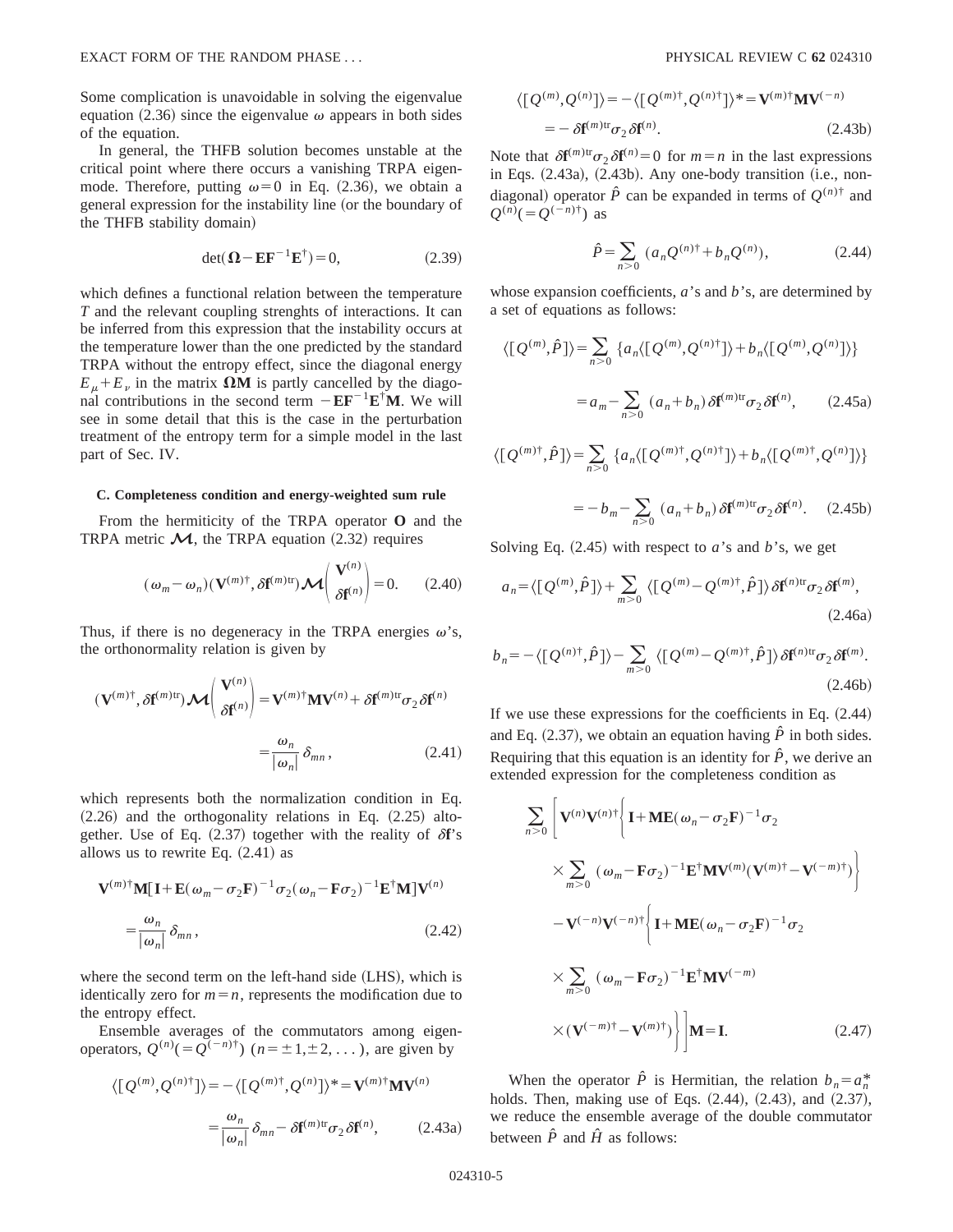$$
\frac{1}{2}\langle[\hat{P},[H,\hat{P}]]\rangle = \frac{1}{2} \sum_{n,m>0} (a_m^* \mathbf{V}^{(m)\dagger} + a_m \mathbf{V}^{(-m)\dagger})
$$
  
 
$$
\times \mathbf{M}\Omega \mathbf{M}(a_n \mathbf{V}^{(n)} + a_n^* \mathbf{V}^{(-n)})
$$
  

$$
= \sum_{n>0} \omega_n |a_n|^2 + \frac{1}{2} \sum_{m \neq n(\text{all})} a_m^* a_n \mathbf{V}^{(m)\dagger}
$$
  

$$
\times \mathbf{M} \mathbf{E}(\mathbf{F} - \omega_n \sigma_2)^{-1} \mathbf{E}^\dagger \mathbf{M} \Omega \mathbf{V}^{(n)} \quad (2.48)
$$

with

$$
a_n = a_{-n}^* = \langle [Q^{(n)}, \hat{P}] \rangle + \mathbf{V}^{(n)\dagger} \mathbf{M} \mathbf{E} (\mathbf{F} - \omega_n \sigma_2)^{-1} \sigma_2
$$
  
 
$$
\times \sum_{m(\neq n)} (\mathbf{F} - \omega_m \sigma_2)^{-1} \mathbf{E}^{\dagger} \mathbf{M} \mathbf{V}^{(m)} \langle [Q^{(m)} - Q^{(m)\dagger}, \hat{P}] \rangle.
$$
 (2.49)

The identity given by Eq.  $(2.48)$  provides an extension of the EWSR for a Hermitian one-body operator  $\hat{P}$  [17] to the case of an excited system in a finite temperature. The first term in its final expression corresponds to an experimental EWS extending over the strength  $|a_n|^2$  of the *n*th eigenmode, and its second term represents a correction attributed to the entropy effect. Since a diagonal element of the matrix **F** is proportional to  $[\beta f_\mu(1-f_\mu)]^{-1}$  or  $[\beta f_\mu(1-f_\mu)]^{-1}$  as seen in Eq.  $(2.33c)$ , it diverges in the zero-temperature limit. Thus, the diagonal elements of **F** dominate in the denominator of the matrix form  $(F - \omega_n \sigma_2)^{-1}$  in Eqs. (2.48) and (2.49). Therefore, the entropy effect represented by the second terms in the expressions of Eqs.  $(2.48)$  and  $(2.49)$  becomes less important at low temperatures.

For an arbitrary one-body operator  $\hat{P}$ , the LHS of Eq.  $(2.48)$  is in general not a constant as in a microscopic model which will be introduced in the next section. In case of GDR, the operator  $\hat{P}$  is replaced by the electric dipole operator

$$
\hat{D} = \frac{Z}{A} \sum_{n=1}^{N} x_n - \frac{N}{A} \sum_{p=1}^{Z} x_p, \qquad (2.50)
$$

where *Z*, *N,* and *A* stand for the numbers of neutrons, protons, and the sum of them, respectively. Since  $\langle [\hat{D}, [V, \hat{D}]] \rangle = 0$  for the velocity-independent nuclear interaction potential *V*, we have

$$
\frac{1}{2}\langle [\hat{D},[H,\hat{D}]]\rangle = \frac{1}{2M} \frac{NZ}{A}.
$$
 (2.51)

Thus, the identity in Eq.  $(2.48)$  gives an extension of the Thomas-Reiche-Kuhn sum rule to the GDR built on an excited nucleus at a finite temperature. In case of such an identity, it is expected that the increase of the contribution corresponding to the second term in the final expression of Eq.  $(2.48)$  is compensated by the decrease of the experimental EWS  $\sum_{n>0} \omega_n |a_n|^2$  with increasing temperature.

#### **III. MICROSCOPIC MODEL**

In order to perform numerical analysis, we consider a simple microscopic model in which protons and neutrons are not discriminated; and angular momenta (or spins) and parities are completely ignored. We do not take into account the pairing correlations so that the particle-hole picture can be employed. In this model, we take *L* single-particle levels with an equal spacing  $\varepsilon_0$  except for a shell gap  $\Delta$  above the  $l_{\text{gap}}$ -th level. Two single-particle states labeled  $\mu$  and  $\bar{\mu}$  are degenerate in each single-particle level. Thus, the singleparticle energies measured from the Fermi energy  $\varepsilon_F$  are given by

$$
\varepsilon_l = (l-1)\varepsilon_0 - \varepsilon_F \quad \text{for} \quad 1 \le l \le l_{\text{gap}},
$$
  

$$
\varepsilon_l = (l-2)\varepsilon_0 + \Delta - \varepsilon_F \quad \text{for} \quad l_{\text{gap}} < l \le L. \tag{3.1}
$$

Our Hamiltonian with two-body interaction is expressed in terms of the particle operators  $\{p_k, p_k^{\dagger}\}\$  and the hole operators  $\{h_k, h_k^{\dagger}\}\$ as

$$
\hat{H} = \sum_{k \ge F} \varepsilon_k p_k^{\dagger} p_k - \sum_{h \le F} \varepsilon_k h_k^{\dagger} h_k + \frac{\chi}{2} \cdot \hat{P}^2.
$$
 (3.2)

with

$$
\hat{P} = \hat{P}^{\dagger} = \sum_{kl(k \neq l)} g_{kl} c_{k}^{\dagger} c_{l},
$$
\n(3.3)

where  $g_{kl}$  stands for the form factor representing the transition matrix element;  $c_k = p_k$  for a particle state and  $c_k = h_k^{\dagger}$ for a hole state. The Hamiltonian is formally expressed in terms of self-evident notations as follows:

$$
\hat{H} = \sum_{p_1p_2} (H_{11})_{p_1p_2} p_1^{\dagger} p_2 + \sum_{h_1h_2} (H_{11})_{h_1h_2} h_1^{\dagger} h_2 + \sum_{p_1p_2h_1h_2} (H_{22})_{p_1h_1p_2h_2} p_1^{\dagger} h_1^{\dagger} h_2 p_2 \n+ \sum_{p_1p_2p_3p_4} (H_{22})_{p_1p_2p_3p_4} p_1^{\dagger} p_2^{\dagger} p_4 p_3 + \sum_{h_1h_2h_3h_4} (H_{22})_{h_1h_2h_3h_4} h_1^{\dagger} h_2^{\dagger} h_4 h_3 \n+ \sum_{p_1p_2p_3h_1} \{ (H_{31})_{p_1p_2p_2h_1} p_1^{\dagger} p_2^{\dagger} h_1^{\dagger} p_2 + (H_{31})_{p_1p_2p_3h_1}^* p_3^{\dagger} h_1 p_2 p_1 \} \n+ \sum_{h_1h_2h_3p_1} \{ (H_{31})_{h_1h_2h_3p_1} h_1^{\dagger} h_2^{\dagger} p_1^{\dagger} h_3 + (H_{31})_{h_1h_2h_3p_1}^* h_3^{\dagger} p_1 h_2 h_1 \} \n+ \sum_{p_1p_2h_1h_2} \{ (H_{40})_{p_1p_2h_1h_2} p_1^{\dagger} p_2^{\dagger} h_2^{\dagger} h_1^{\dagger} + (H_{40})_{p_1p_2h_1h_2}^* h_1^{\dagger} h_2 p_2 p_1 \} \tag{3.4}
$$

 $\overline{1}$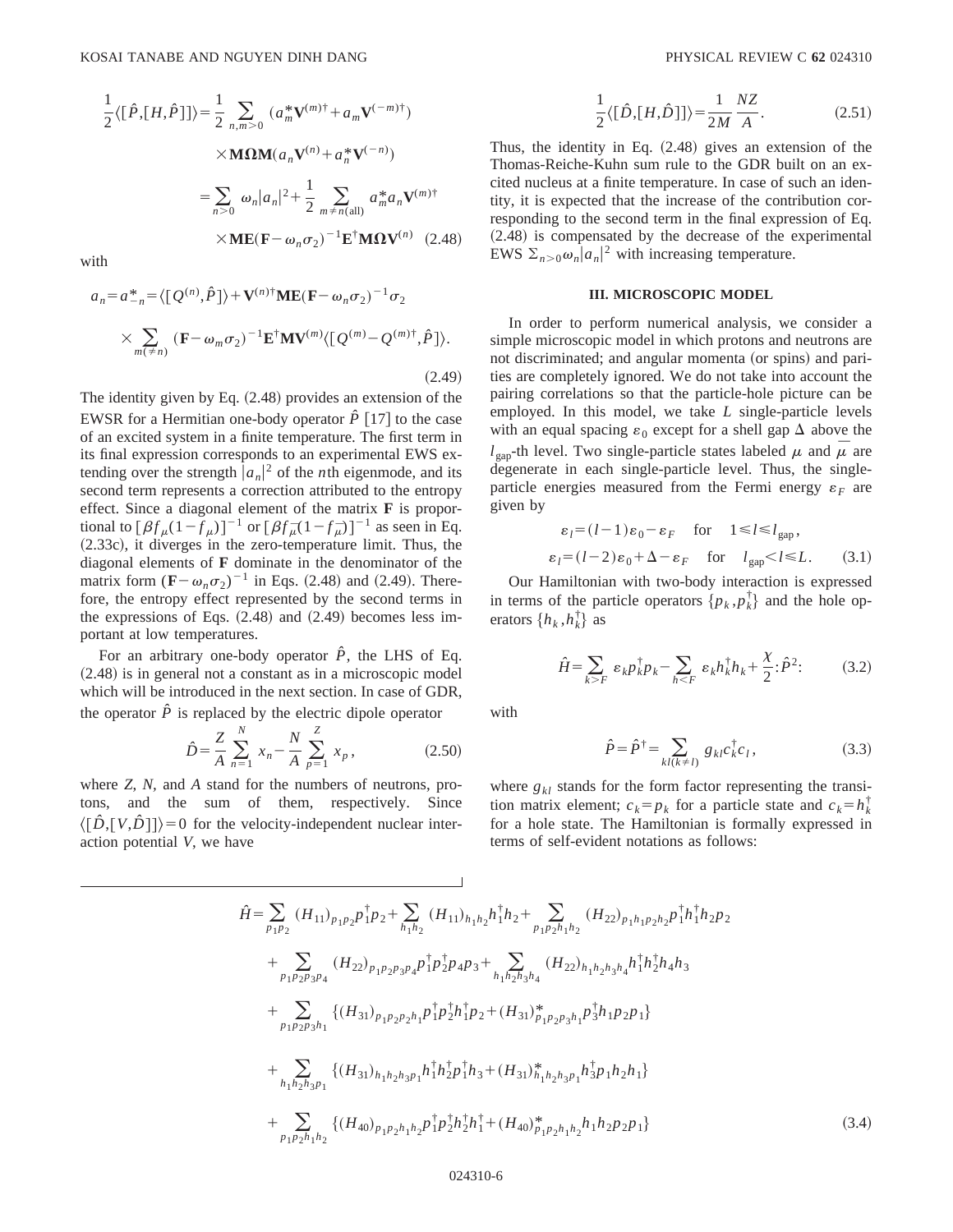with

$$
(H_{11})_{p_1p_2} = \varepsilon_{p_1} \delta_{p_1p_2},
$$
  
\n
$$
(H_{11})_{h_1h_2} = -\varepsilon_{h_1} \delta_{h_1h_2},
$$
  
\n
$$
(H_{22})_{p_1h_2p_2h_1} = v_{p_1h_2h_1p_2},
$$
  
\n
$$
(H_{22})_{p_1p_2p_3p_4} = \frac{1}{4} v_{p_1p_2p_3p_4},
$$
  
\n
$$
(H_{22})_{h_1h_2h_3h_4} = \frac{1}{4} v_{h_1h_2h_3h_4},
$$
  
\n
$$
(H_{31})_{p_1p_2p_3h_1} = \frac{1}{4} v_{p_1p_2p_3h_1},
$$
  
\n
$$
(H_{31})_{h_1h_2h_3p_1} = \frac{1}{4} v_{h_1h_2h_3p_1},
$$
  
\n
$$
(H_{40})_{p_1p_2h_1h_2} = \frac{1}{4} v_{p_1p_2h_1h_2},
$$

and

$$
v_{klmn} \equiv \chi(g_{km}g_{ln} - g_{kn}g_{lm}). \tag{3.6}
$$

 $(3.5)$ 

In order to introduce a smooth cutoff in energy for the above transition matrix elements defined in the finite single-particle model space, we assume a transition form factor given by

$$
g_{kl} = e^{-[(\varepsilon_k - \varepsilon_l)/A]^2} - e^{-[(\varepsilon_k - \varepsilon_l)/B]^2}.
$$
 (3.7)

In the practice of numerical analysis carried out for nonrotating nuclei (i.e.,  $\omega_{\text{rot}}=0$ ) in the subsequent sections, we ignore the temperature dependence of single-particle levels. The numerical values of five constants are chosen to be  $\varepsilon_0$  $=0.275$  MeV,  $\Delta = 6.0$  MeV,  $\chi = 0.1$  MeV,  $A = 6.8$  MeV, and  $B = 5.5$  MeV. Total number of levels is  $L = 80$ , and the shell gap is placed between 36th and 37th levels (i.e.,  $l_{\text{gap}}$ )  $=36$ ).

### **IV. PERTURBATION DUE TO ENTROPY EFFECT**

It is obvious that the second term in the LHS of Eq.  $(2.36)$ describes the entropy effect. Since this contribution is in the second order of the coupling constant, i.e.,  $\chi^2$ , the perturbation treatment is applicable to calculate the shift of the eigenvalue of collective excitation due to the entropy effect  $\Delta \omega$ . Introducing notation for the quantity

$$
U \equiv \operatorname{Tr}(\hat{W}[\hat{P}, Q^{\dagger}]),\tag{4.1}
$$

which frequently appears in what follows, and an expression for the TRPA amplitude

$$
\mathbf{V}^{\text{tr}} = (X_{ph}, Y_{ph}, Z_{p_1 p_2}, Z_{h_1 h_2})
$$
\n
$$
= \left(\frac{g_{ph} U}{\omega - \varepsilon_p + \varepsilon_h}, \frac{-g_{ph} U}{\omega + \varepsilon_p - \varepsilon_h}, \frac{g_{p_1 p_2} U}{\omega - \varepsilon_{p_1} + \varepsilon_{p_2}}, \frac{g_{h_1 h_2} U}{\omega + \varepsilon_{h_1} - \varepsilon_{h_2}}\right),
$$
\n(4.2)

we derive an explicit formula for the shift of the TRPA eigenenergy as

 $\overline{a}$ 

$$
\Delta \omega \approx |U|^2 \left[ \sum_{ph} g_{ph}^2 (n_h - n_p)^2 \right]
$$
  
\n
$$
\times \left\{ \frac{1}{|\omega - \varepsilon_p + \varepsilon_h|^2} + \frac{1}{|\omega + \varepsilon_p - \varepsilon_h|^2} \right\}
$$
  
\n
$$
\times (\mathbf{E}(\omega \sigma_2 - \mathbf{F})^{-1} \mathbf{E}^{\dagger})_{ph,ph}
$$
  
\n
$$
+ \sum_{p_1 p_2} \frac{g_{p_1 p_2}^2 (n_{p_2} - n_{p_1})^2}{|\omega - \varepsilon_{p_1} + \varepsilon_{p_2}|^2} (\mathbf{E}(\omega \sigma_2 - \mathbf{F})^{-1} \mathbf{E}^{\dagger})_{p_1 p_2, p_1 p_2}
$$
  
\n
$$
+ \sum_{h_1 h_2} \frac{g_{h_1 h_2}^2 (n_{h_2} - n_{h_1})^2}{|\omega - \varepsilon_{h_1} + \varepsilon_{h_2}|^2} (\mathbf{E}(\omega \sigma_2 - \mathbf{F})^{-1} \mathbf{E}^{\dagger})_{h_1 h_2, h_1 h_2} \right]
$$
(4.3)

together with the relation derived from the normalization condition in Eq.  $(2.35)$ , i.e.,

$$
|U|^{-2} = \sum_{ph} g_{ph}^{2}(n_h - n_p)
$$
  
\n
$$
\times \left\{ \frac{1}{|\omega - \varepsilon_p + \varepsilon_h|^2} - \frac{1}{|\omega + \varepsilon_p - \varepsilon_h|^2} \right\}
$$
  
\n
$$
+ \sum_{p_1 p_2} \frac{g_{p_1 p_2}^{2}(n_{p_2} - n_{p_1})}{|\omega - \varepsilon_{p_1} + \varepsilon_{p_2}|^2} - \sum_{h_1 h_2} \frac{g_{h_1 h_2}^{2}(n_{h_2} - n_{h_1})}{|\omega - \varepsilon_{h_1} + \varepsilon_{h_2}|^2},
$$
\n(4.4)

where

$$
n_k = \frac{1}{e^{\beta \varepsilon_k} + 1} \tag{4.5}
$$

is the single-particle occupation number. The explicit forms of the matrix elements appearing in Eq.  $(4.3)$  are given by

$$
\left[\mathbf{E}(\omega\sigma_2-\mathbf{F})^{-1}\mathbf{E}^{\dagger}\right]_{ph,ph}=-\sum_{p_1}\frac{v_{p_1p p_1h}^2\gamma_{p_1}+v_{p_1p p_1h}^2\gamma_{p_1}}{1-(4\omega)^2\gamma_{p_1}\gamma_{p_1}}-\sum_{h_1}\frac{v_{h_1p h_1h}^2\gamma_{h_1}+v_{h_1p h_1h}^2\gamma_{h_1}}{1-(4\omega)^2\gamma_{h_1}\gamma_{h_1}},\right]
$$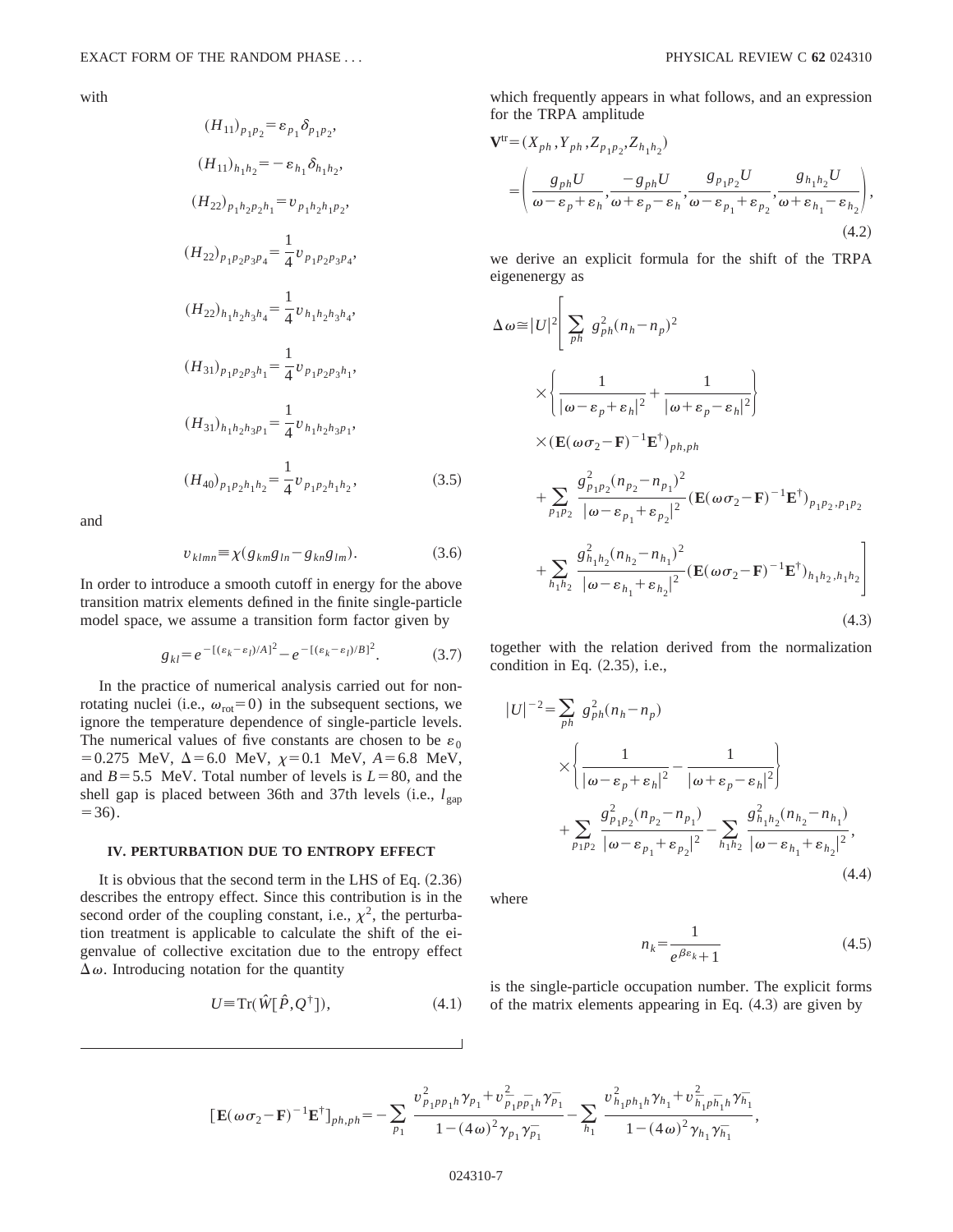$$
\begin{split}\n(\mathbf{E}(\omega\sigma_{2}-\mathbf{F})^{-1}\mathbf{E}^{\dagger})_{p_{1}p_{2},p_{1}p_{2}} &= -\sum_{p} \frac{v_{p_{1}p_{p_{2}}p}^{2}\gamma_{p}+v_{p_{1}\bar{p}_{p_{2}\bar{p}}}^{2}\gamma_{p} }{1-(4\omega)^{2}\gamma_{p}\gamma_{p}^{-}} - \sum_{h} \frac{v_{p_{1}h_{p_{2}}h}^{2}\gamma_{h}+v_{p_{1}\bar{h}_{p_{2}\bar{h}}}^{2}\gamma_{h}^{2}}{1-(4\omega)^{2}\gamma_{h}\gamma_{h}^{-}},\\
(\mathbf{E}(\omega\sigma_{2}-\mathbf{F})^{-1}\mathbf{E}^{\dagger})_{h_{1}h_{2},h_{1}h_{2}} &= -\sum_{p} \frac{v_{h_{1}p_{h_{2}p}}^{2}\gamma_{p}+v_{h_{1}\bar{p}_{h_{2}\bar{p}}}^{2}\gamma_{p}^{-}}{1-(4\omega)^{2}\gamma_{p}\gamma_{p}^{-}} - \sum_{h} \frac{v_{h_{1}h_{h_{2}h}}^{2}\gamma_{h}+v_{h_{1}\bar{h}_{h_{2}\bar{h}}}^{2}\gamma_{h}^{-}}{1-(4\omega)^{2}\gamma_{h}\gamma_{h}^{-}}\n\end{split}
$$
\n(4.6)

with the definition

$$
\gamma_k \equiv \beta n_k (1 - n_k). \tag{4.7}
$$

The temperature dependence of the Fermi energy (or the chemical potential)  $\varepsilon_F$  is determined by the self-consistent requirement for a given particle number *N*

$$
2\sum_{k=1}^{L} n_k = N.
$$
 (4.8)

Thus, the Fermi energy moves with temperature when the distribution of single-particle levels is asymmetric with respect to  $\varepsilon_F$  at the temperature  $T=0$ . However, it will be shown in the subsequent section that its temperature dependence is slight only if we take into account enough number of single-particle levels.

Within an approximation neglecting exchange terms and the entropy terms, the TRPA equation in the particle-hole picture becomes

$$
\left[\frac{1}{\chi} - 2\sum_{ph} \frac{g_{ph}^2(\varepsilon_p - \varepsilon_h)(n_h - n_p)}{\omega^2 - (\varepsilon_p - \varepsilon_h)^2} - \sum_{p_1 p_2} \frac{g_{p_1 p_2}^2(n_{p_2} - n_{p_1})}{\omega - \varepsilon_{p_1} + \varepsilon_{p_2}} + \sum_{h_1 h_2} \frac{g_{h_1 h_2}^2(n_{h_2} - n_{h_1})}{\omega + \varepsilon_{h_1} - \varepsilon_{h_2}}\right] U = 0.
$$
\n(4.9)

Thus, the corresponding linear response function is given by

$$
R = \frac{R_0}{1 - \chi R_0}
$$
 (4.10)

with

$$
R_0 = 2 \sum_{ph} \frac{g_{ph}^2 (\varepsilon_p - \varepsilon_h)(n_h - n_p)}{\omega^2 - (\varepsilon_p - \varepsilon_h)^2} + \sum_{p_1 p_2} \frac{g_{p_1 p_2}^2 (n_{p_2} - n_{p_1})}{\omega - \varepsilon_{p_1} + \varepsilon_{p_2}} - \sum_{h_1 h_2} \frac{g_{h_1 h_2}^2 (n_{h_2} - n_{h_1})}{\omega + \varepsilon_{h_1} - \varepsilon_{h_2}}.
$$
\n(4.11)

The first term on the RHS of this expression describes the contribution from the *ph* configuration, while the second and the third terms correspond to the contributions from the *pp* and the *hh* configurations, respectively. Then, the strength function of the GR is given by the imaginary part of *R* as

$$
S(\omega) = -\frac{1}{\pi} \text{Im} \, R = \frac{\text{Im} \, R_0}{(1 - \chi \text{Re} \, R_0)^2 + (\chi \text{Im} \, R_0)^2}.
$$
\n(4.12)

Finally, we consider the stability problem within the perturbation treatment. For the eigenenergy  $\omega_0$  of the standard TRPA equation without the entropy effect,  $\Omega$ **MV**=**V** $\omega_0$ , the shift of the eigenenergy due to the entropy effect is given by putting  $\omega = \omega_0$  in Eq. (4.3). Assuming that  $\omega_0$  is already very small and neglecting it in the denominators in Eqs.  $(4.3)$ ,  $(4.4)$ , and  $(4.6)$ , we get a shift caused by the entropy effect

$$
\Delta \omega \approx -|U|^{2} \left[ 2 \sum_{ph} g_{ph}^{2} \left( \frac{n_{p} - n_{h}}{\varepsilon_{p} - \varepsilon_{h}} \right)^{2} \left\{ \sum_{p_{1}} (v_{p_{1}pp_{1}h}^{2} \gamma_{p_{1}} + v_{p_{1}pp_{1}h}^{2} \gamma_{p_{1}}) + \sum_{h_{1}} (v_{h_{1}ph_{1}h}^{2} \gamma_{h_{1}} + v_{h_{1}ph_{1}h}^{2} \gamma_{h_{1}}) \right\} \n+ \sum_{p_{1}p_{2}} g_{p_{1}p_{2}}^{2} \left( \frac{n_{p_{1} - n_{p_{2}}}}{\varepsilon_{p_{1} - \varepsilon_{p_{2}}}} \right)^{2} \left\{ \sum_{p} (v_{p_{1}pp_{2}p}^{2} \gamma_{p} + v_{p_{1}pp_{2}p}^{2} \gamma_{p}) + \sum_{h} (v_{p_{1}hp_{2}h}^{2} \gamma_{h} + v_{p_{1}hp_{2}h}^{2} \gamma_{h}) \right\} \n+ \sum_{h_{1}h_{2}} g_{h_{1}h_{2}}^{2} \left( \frac{n_{h_{1} - n_{h_{2}}}}{\varepsilon_{h_{1} - \varepsilon_{h_{2}}}} \right)^{2} \left\{ \sum_{p} (v_{h_{1}ph_{2}p}^{2} \gamma_{p} + v_{h_{1}ph_{2}p}^{2} \gamma_{p}) + \sum_{h} (v_{h_{1}hh_{2}h}^{2} \gamma_{h} + v_{h_{1}hh_{2}h}^{2} \gamma_{h}) \right\}, \tag{4.13}
$$

which is a negative quantity. Thus, the exact TRPA equation is expected to describe the occurrence of the THFB instability at finite temperature caused by the entropy effect, though it is needed to solve exactly the TRPA equation  $(2.36)$  especially for the case of stronger coupling constant in order to study the detailed behavior of the instability line.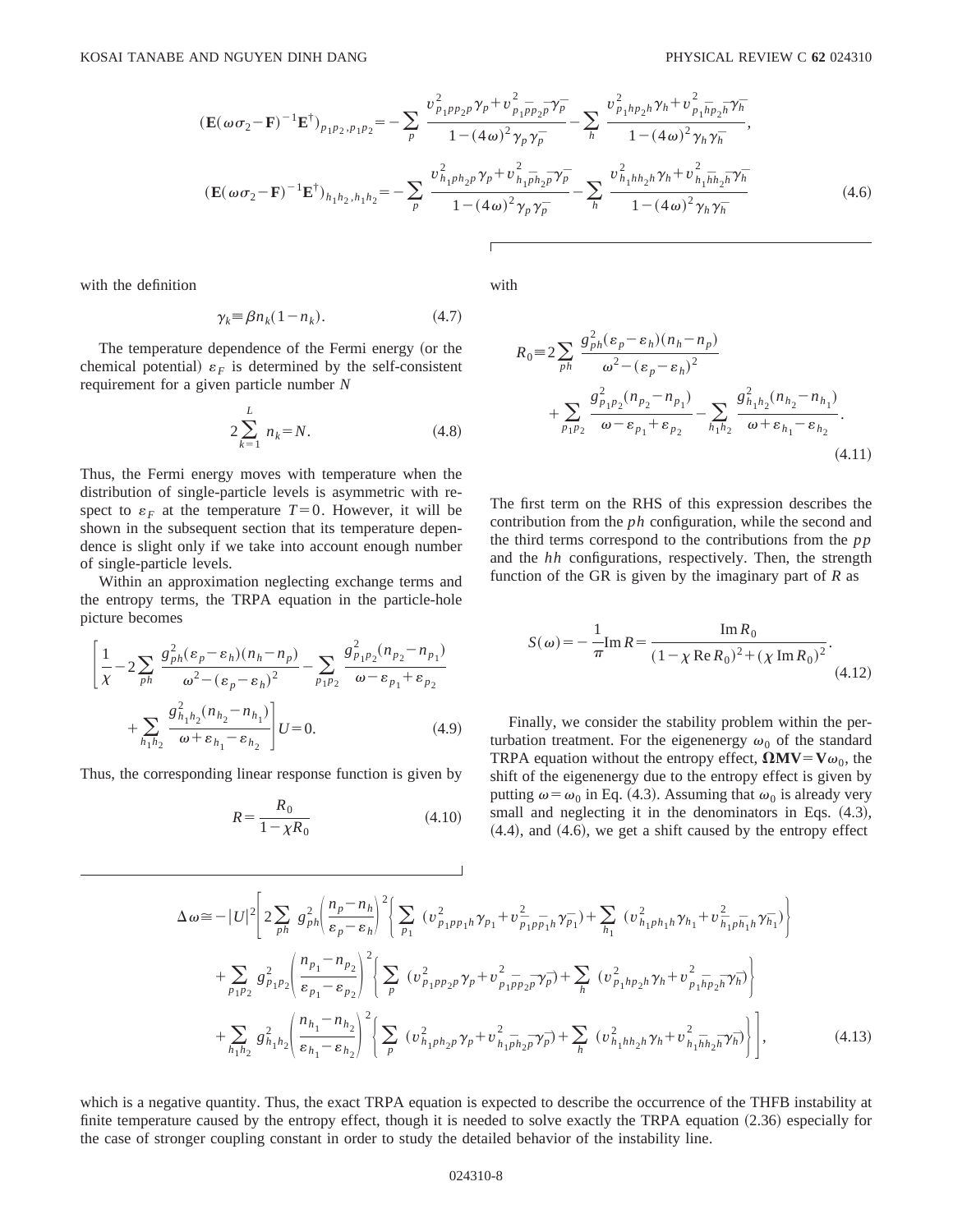

FIG. 1. Single-particle level scheme and the single-particle occupation numbers calculated at various temperatures for two cases (a) "a closed-shell model nucleus" (the left diagram) and  $(b)$  "and open-shell model nucleus" (the right diagram). In each diagram, the horizontal thin lines represent 80 single-particle levels with an equal spacing except for a gap between the 36th and the 37th levels; four curves with solid lines connected by the straight dashed lines through the gap region represent the single-particle occupation numbers calculated at four temperatures  $T=1.0, 3.0, 5.0,$  and 7.0 MeV as indicated in the diagram. In the right diagram for case  $(b)$ , the crossing points of the four curves with a vertical straight line at  $n=0.5$  demonstrate the temperature-dependent shift of the Fermi energy.

### **V. TEMPERATURE DEPENDENCE OF THE GR WIDTH**

We carry out numerical analysis for two interesting cases (a) "a closed-shell model nucleus" whose Fermi energy is in the middle of the shell gap assumed to be between the 36th level and the 37th level in our model space and  $(b)$  "and" open-shell model nucleus'' whose Fermi energy is between the 50th level and the 51st level. With two diagrams for these cases  $(a)$  and  $(b)$  in Fig. 1, we show the single-particle level scheme in the present model by horizontal thin lines  $(i.e., 36$  levels below and 44 levels above the gap) and the single-particle occupation numbers in these levels by four curves with solid lines calculated at the temperature  $T=1.0$ , 3.0, 5.0, and 7.0 MeV. The counterparts of each curve below and above the gap are connected by a straight dashed line through the gap region. Though the single-particle levels are assumed to be independent of temperature, the Fermi energy  $\varepsilon_F$  becomes temperature-dependent by the requirement in Eq.  $(4.8)$ . The temperature-dependent shift of the Fermi energy starting from  $\varepsilon_F = 0$  at  $T = 0$  is negligible in the case  $(a)$ , while it is explicitly shown by the shift of crossing points of the occupation number curves with a vertical straight line at  $n(\epsilon) = 0.5$ , though its extent is only within a few singleparticle levels in the temperature range  $T=0.0\sim7.0$  MeV. The occupation numbers in higher levels indicate that the temperature of 5 MeV is already too high for the configuration space of the model.

The perturbation result for the gamma-ray energy shift in Eq. (4.3) gives simply a shift of the  $\gamma$ -ray energy, i.e.,  $\omega$  $\rightarrow \omega + \Delta \omega$ , without changing the functional form of the strength function *S*( $\omega$ ) given by Eq. (4.12). The shift  $\Delta \omega$ calculated by the formula in Eq.  $(4.13)$  turns out to be at most of the order of 0.1 keV for the above temperature range and the set of parameters given below Eq.  $(3.7)$ . Therefore, the GR shape is not modified by the entropy effect provided that the interaction strength is not too large so that such an effect can be dealt with as a perturbation. Then, the overall distribution of the GR strengths is well approximated by the solution to the TRPA equation neglecting completely the entropy effect.

Utilizing the expression for the strength function in Eq.  $(4.12)$ , we carry out numerical analysis for the above two cases  $(a)$  and  $(b)$ . In the practice of numerical analysis, we assume a fictitious finite imaginary part called ''the escape width,"  $\gamma_{\rm esc}$ =0.5 MeV, only for the purpose of smearing the functional behavior of the strength function. Therefore, we replace  $\omega$  by  $\omega + i\gamma_{\rm esc}$  in the denominator of each term in the function  $R_0$ .

In order to investigate the effect of the *pp* and the *hh* configurations on the Landau splitting of the collective RPA levels, we compare the giant resonance shapes calculated including these configurations in addition to the ordinary *ph* configuration with the one calculated only with the *ph* configurations up to the temperature  $T=7.0$  MeV for both cases  $(a)$  (four panels on the left) and  $(b)$  (four panels on the right) in Fig. 2. In both cases we observe a clear trend that the *pp* and *hh* configurations contribute much to increase the absolute values of the resonance strengths  $S(\omega)$ . At the temperature  $T=1.0$  MeV, the difference between two strengths calculated with and without the *pp* and the *hh* contributions is slight in the closed-shell nucleus, while its difference is already seen in case of the open-shell nucleus. This is due to the fact that the Fermi energy is in a region of larger singleparticle level density and the single-particle energy measured from the Fermi energy is smaller, so that the distortion of the Fermi distribution starts from lower temperatures. As a result, the excitations via the *pp* and the *hh* configurations can start already from lower temperatures in the open-shell case.

Comparing the temperature dependence of the resonance shapes including the *pp* and the *hh* contributions between two cases  $(a)$  and  $(b)$ , we recognize that the decrease of resonance strength is more rapid in the open-shell case, and the centroid energies slowly decrease with temperature in both cases. The latter shift is at most 2.0 MeV in both cases. The increase of the resonance widths (i.e., the Landau splittings) is seen only in the resonance curves including the *pp* and the *hh* contributions in both cases, while the resonance widths without those configurations do not change with temperature and keep almost constant values in both cases. As our model is within the RPA, the absolute value of full width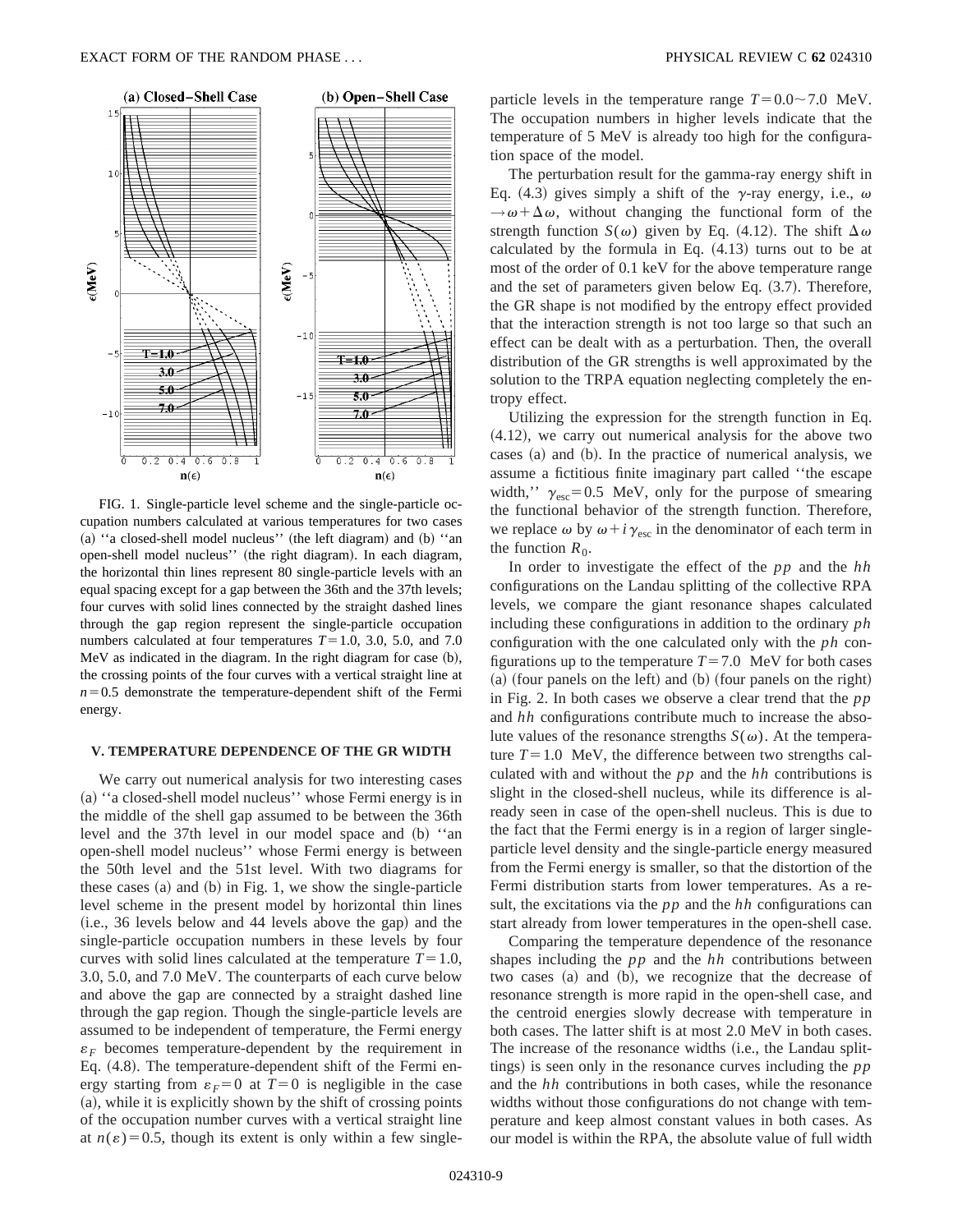

FIG. 2. Temperature dependence of the strength functions of giant resonance calculated for two cases (a) "a closed-shell model nucleus" (four panels on the left) and  $(b)$  "an open-shell model nucleus'' (four panels on the right). In each panel a solid line represents the standard TRPA result which includes the damping via the *pp* and the *hh* configurations in addition to the *ph* configuration, and a dashed line the one including only the *ph* configuration. In each case, four panels correspond to the results calculated at the temperatures  $T=1.0, 3.0, 5.0,$  and 7.0 MeV, respectively.

is not as large as that of GDR, and its change with temperature is not so rapid. Needless to say, a detailed way how rapidly the resonance strength changes with temperature depends upon microscopic models.

#### **VI. CONCLUSION**

In the present paper we have shown detailed steps for the variational derivation of the exact thermal RPA (TRPA) equation whose matrix representation precisely corresponds to the thermal HFB (THFB) stability matrix. This equation describes an interplay between the collective excitation and the entropy effect. It must be noticed that the extended parts of the TRPA matrix, i.e., the matrices **E**, **E**†, and **F** in Eq.  $(2.32)$ , represent the temperature effect arising from the ground state correlations modified by the existing collective mode as well as the entropy effect. If these effects are meant simply by the entropy effect, the TRPA equation correctly describes such an entropy effect that causes the instability of the THFB state already at finite temperature. However, the giant resonance shape is not much affected by the entropy effect unless the coupling of the collective modes to particlehole configurations is strong enough, since the entropy effect is described in terms of the second order in the coupling constant. Based on the EWSR extended to the finite temperature given by Eq.  $(2.47)$ , we can point out a possibility that, in case of the GDR, the increasing contributions arising from the entropy effect  $($  i.e., the second term in the RHS $)$ compensates the decreasing EWS with temperature ( $i.e.,$ the first term in the same expression) so that the sum of both contributions gives a value which does not depend on temperature.

Making use of a simple microscopic model, we have studied the effect of the *pp* and the *hh* configurations on the Landau splitting of the GR. We find that these configurations play decisive roles in the temperature-dependent phenomena of the GR built on a hot nucleus. The distortion of the Fermi distribution due to temperature effect allows the damping of GR via the *pp* and *hh* configurations and the Landau splitting width of the GR increases with increasing the temperature. Since this general mechanism works also in the damping of the GR via four quasiparticle configurations, it can be inferred that the increase of the spreading width is controlled mainly by the *pppp*, *ppph*, *phhh*, and *hhhh* configurations. This physical picture is consistent with the theoretical expectation based on the standard TRPA in the quasiparticle picture  $[9-13]$  and the recent approaches with the phonon damping model  $(PDM)$  [18,19]. It should be remarked that